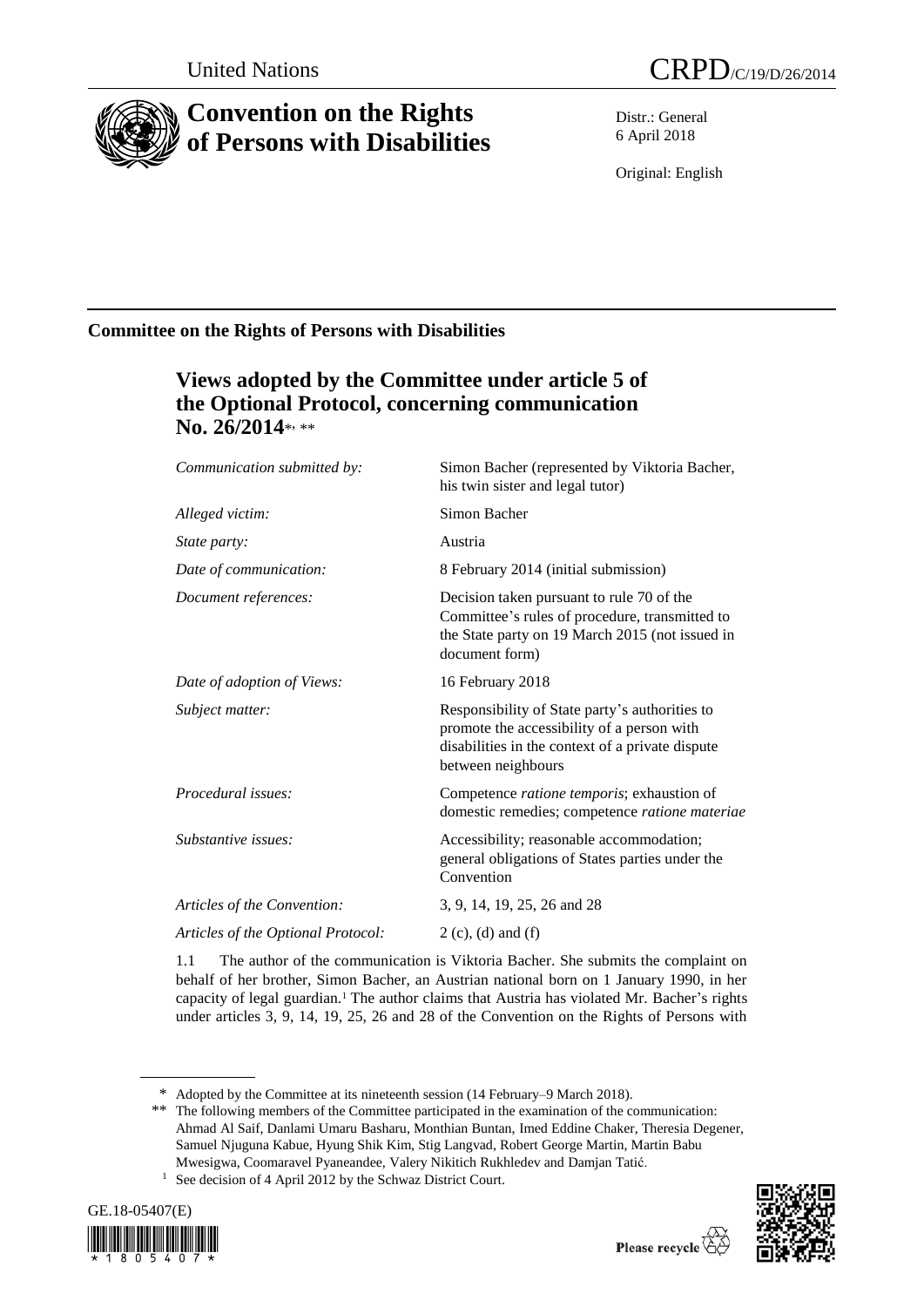Disabilities. Austria acceded to the Optional Protocol to the Convention on 26 September 2008.

1.2 On 17 April 2015, the Committee, acting through its rapporteur on new communications decided to examine the admissibility of the communication together with the merits.

#### **A. Summary of the information and arguments submitted by the parties**

#### **The facts as presented by the author**

2.1 Mr. Bacher was born with Down's syndrome. He is on the autism spectrum and occasionally needs a wheelchair. He also has a chronic pulmonary condition and immunodeficiency that require regular medical assistance, for which he regularly visits the University Hospital in Innsbruck.

2.2 Mr. Bacher lives in the town of Vomp, in a house that his family bought in 1983. The house, and the two neighbouring houses, are only accessible by a footpath. When Mr. Bacher's parents bought the house, the Mayor of Vomp told them that it was his legal duty to have an emergency access built to their home and the two neighbouring houses, to ensure accessibility for example in the event of a fire. However, since that Mayor left office, nothing has been done with respect to the new means of access. Mr. Bacher's parents have constructed wooden steps filled with gravel along the footpath, which has an 18 per cent gradient, is 35 metres long and between 1.2 and 1.5 metres in width, and remains the only way to gain access to the house. When it rains, snows or hails, the path becomes particularly dangerous for Mr. Bacher and the persons who help him. As he grew, his parents became unable to carry him and decided to build a roof over the path to protect it from bad weather. Planning permission was granted by the local authority to build such a roof, with the agreement of the immediate neighbours. However, the owners of one of the neighbouring houses (Mr. R and his uncle) were not invited to attend the meeting to discuss the planning permission, as by law only those neighbours living within 15 metres of the place of the construction needed to be consulted. In compliance with the licence granted by the Vomp municipality, and with a grant from the Tyrol local government, a roof was built between November and December 2001.

2.3 Mr. R sued the author's parents before the Schwaz District Court, claiming that the roof had reduced the width of the path from 1.5 to 1.25 metres and that its height violated his right of way. On 17 July 2002, the Court decided in favour of Mr. R and ordered that the roof be demolished.

2.4 The situation of Mr. Bacher and his family became the subject of two television programmes, in 2003 and 2004. His parents lodged an appeal before the Innsbruck Regional Court, claiming that the sole purpose of the roof had been the safety of Mr. Bacher, and requesting to take into account his disability and personal circumstances. In 2003, the Mayor was informed about the availability of an alternative path that had been closed and could serve to gain access to Mr. R's house, thereby resolving the problems Mr. Bacher faced in gaining access to his home. However, the same year,<sup>2</sup> a local businessman purchased an adjacent plot in order to build a wall and fence to block the entrance to his property, and the alternative path was closed. On 2 April 2003,<sup>3</sup> the Innsbruck Regional Court upheld the decision of the Schwaz District Court and set the value of the claim at more than 4,000 euros, thereby preventing any appeal to a higher court. The roof was scheduled for destruction in December 2003, and on the day of demolition,<sup>4</sup> a court official, the neighbour's lawyer and several builders arrived on the property. However, because of an intervention by five members of the non-governmental organization People First<sup>5</sup> who had come to support Mr. Bacher and his family, the builders refused to demolish the roof. On 2 April 2004, a group of builders came to the property unannounced and, in the absence

<sup>2</sup> No specific date is provided.

<sup>&</sup>lt;sup>3</sup> In the complaint, the author always gives the date on which the court decisions were received.

<sup>4</sup> No precise date is provided.

<sup>5</sup> No further information is provided on this organization.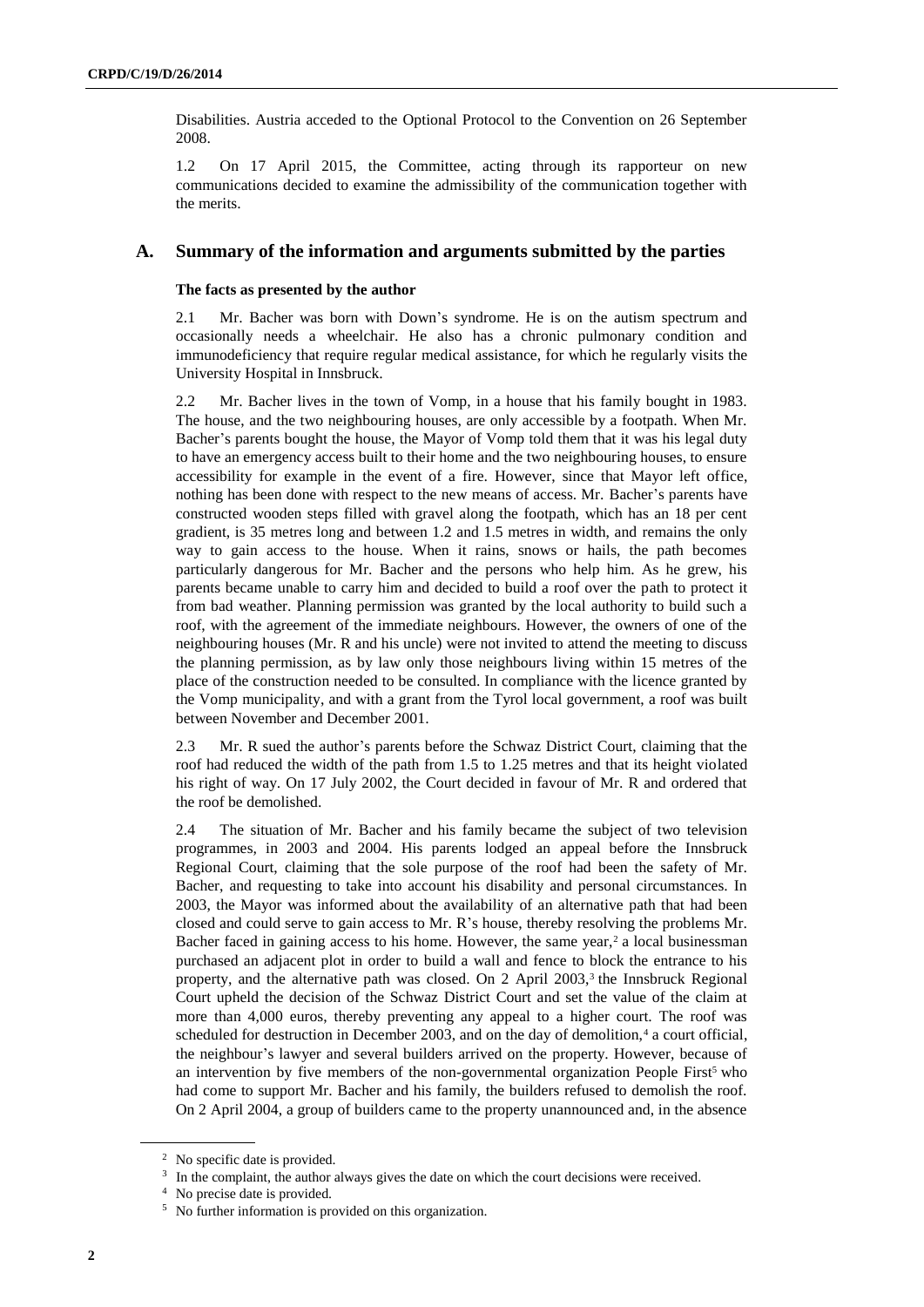of any court official, removed the roof. Mr. Bacher's family called the police and the Mayor's office, but nobody came.

2.5 After the case received renewed media attention, a lawyer offered his assistance free of charge to the family and submitted a complaint against the removal of the roof in the absence of a court official, and against the workers' trespass on the property. In the complaint, Mr. Bacher's family presented the risks that he faced as a person with disabilities following the removal of the roof. On 16 July 2004, the Schwaz District Court held that Mr. Bacher's family was "committed to accepting the dismantling of the roof", 6 making no reference to the safety allegations or the specific needs of Mr. Bacher. On 1 October 2004, Mr. Bacher's parents appealed against that decision. On 22 April 2005, the Court rejected the appeal and ordered the Bacher family to pay the full cost of the demolition of the roof, without making reference to the allegations as to the way the destruction was carried out, or as to the consequences of the destruction for Mr. Bacher.

2.6 In July 2004, a hailstorm caused further damage to the path. The Tyrol local government granted aid for the repair work but, because of the previous ruling of the Innsbruck Regional Court, Mr. R had to be consulted before any reparation could be done on the path. He refused the aid offered by the government. As a result, the path, which was in a very poor state, could not be repaired. In October 2006, Mr. Bacher's mother fell and broke her arm while helping Mr. Bacher come down the deteriorated path.

2.7 During that period, Mr. Bacher began outpatient treatment for cystic fibrosis, which increased his need to use the path. To resolve their situation, on 21 August 2003, Mr. Bacher's parents petitioned the Ministry of Justice, which replied that it could not scrutinize the judgment of the Court. They then tried to negotiate privately with the neighbour, who refused all contact. They requested the support of People First. After the 2 April 2003 decision by the Innsbruck Regional Court, lawyers from the District Court who specialized in disability issues worked with the Red Cross to find a solution, and suggested a collapsible roof, but the local government replied that such a roof could give rise to a legal complaint and rejected the option. Late in 2006, the neighbour put his plot up for sale; on 11 January 2008, the above-mentioned local businessman offered to buy it, but his offer was rejected by Mr. R and his uncle. Shortly after, the untimely death of the businessman brought to an end all negotiations related to the purchase of the land.

2.8 In June 2008, the Chair of the Tyrol Green Party contacted the Tyrol land regulations department, which arranged to meet with the Mayor on 29 July 2008. The Mayor did not attend the meeting. The Chair then contacted the land regulations department and offered to buy Mr. R's plot in order to build an edifice for a social project, but was informed that the plot was non-building land. The Red Cross then suggested building a road to improve the alternative path, which required purchasing a two-metre-wide section of the businessman's land. On 13 October 2008, the offer was rejected by the businessman's heir. The Governor of Tyrol was contacted by the family, but he did not respond. On 18 November 2009, the family contacted the Governor again, and were informed that Mr. R was not interested in finding a solution and that there was no hope for another hearing. They therefore stopped all contact. Mr. R. verbally threatened to sue the family for "professional damage" if they pursued any kind of action related to the original path.

2.9 Between 2011 and 2012, the Disability Ombudsman attempted to mediate with the Mayor of Vomp, who suggested that Mr. Bacher should be placed in a home or that the whole family should move away. Two more television programmes were aired, in which the Minister for Justice and the Ombudsman appeared. In the 2012 programme, an email sent by the Mayor was read aloud, which stated again that Mr. Bacher should be moved to a home for persons with disabilities, or the family should move.

2.10 The family refuses to institutionalize Mr. Bacher. As regards the suggestion that they should move, the author submits that the family home provides Mr. Bacher with a familiar environment and the stability he needs as a person on the autism spectrum. In addition, the family home is close to the day centre that Mr. Bacher attends, and the University Clinic where he receives his weekly treatments. The author adds that Tyrol is a

<sup>6</sup> Unofficial translation provided by the author.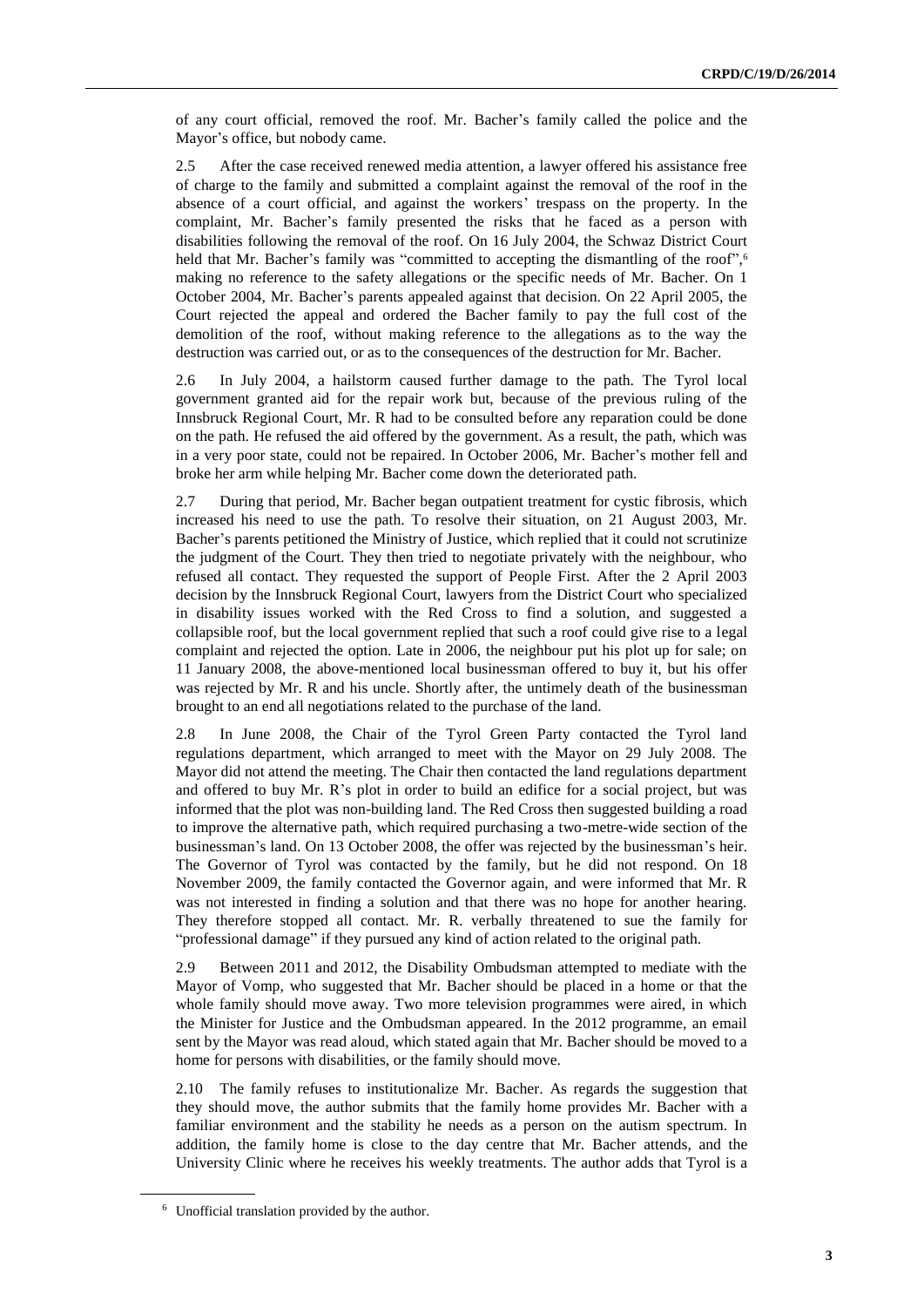very expensive area and that the family could not afford to move to a similar abode, because their house has been highly devalued following the destruction of the path and the resulting lack of safe access to the building.

2.11 In November 2009, Mr. Bacher's family obtained free legal assistance through their insurance company. The lawyer brought a case against the neighbours requesting that they make a financial contribution to the repair of the path, arguing that, had the roof been kept, the path would not have fallen into disrepair and Mr. Bacher could have used it safely. On 9 February 2012, the Schwaz District Court ruled against the family on the grounds that the neighbours barely used the path and were therefore not responsible for its maintenance. Mr. Bacher's family did not appeal against that decision because they had understood that no further remedy was available, and they had already lost 30,000 euros. In May 2014, Mr. Bacher's family contacted the Mayor of Vomp to report that the neighbour had started to use the path frequently. The Mayor refused to take any action and suggested that the family contact the judge of the Schwaz District Court. On 28 May 2014, the judge replied that the case "had nothing to do with the rights of persons with disabilities" <sup>7</sup> and that it was the family's use of the path that had damaged it.

#### **The complaint**

3.1 The author claims that the State's overall failure to consider Mr. Bacher's situation and to understand the "paradigm shift created by the human rights-centred approach in the Convention" (see CRPD/C/AUT/CO/1, para. 21) constitutes a violation of his rights under articles 3, 9, 14, 19, 25, 26 and 28 of the Convention.

3.2 She submits that, although the roof was removed prior to the entry into force of the Convention and the Optional Protocol in the State party, the violation of her brother's rights is ongoing because of the decisions adopted by State party's authorities after the entry into force of the Convention and the Optional Protocol.

3.3 Regarding article 3, the author claims that her brother's rights to be treated with respect and dignity and to participation and inclusion have been systematically ignored. Regarding article 9, she claims that Mr. Bacher's right to accessibility has been violated by the courts through their decisions, by which they have prevented his family from taking the measures necessary to protect the path and enable its safe use. In particular, the 2012 decision was adopted taking into account the previous decisions, but not taking into account Mr. Bacher's disability. The author claims that her brother's rights to liberty and security under article 14 have been violated because the unsafe condition of the path prevents him from leaving his house in bad weather conditions.

3.4 The author further claims that her brother's right to live independently has been affected by the lack of access to his home, which has reduced his personal and independent mobility, in violation of article 19 of the Convention. Mr. Bacher's rights under articles 25 and 26 to have access to health services and rehabilitation have also been violated because the unsafe condition of the path has prevented him from attending his treatments in bad weather conditions.

3.5 Regarding article 28, the author claims that the lack of safe access to the family home and the great costs of the unfruitful proceedings have violated her brother's right to an adequate standard of living.

#### **State party's observations on the admissibility**

4.1 On 18 February 2015, the State party transmitted its observations on admissibility. It considers the communication inadmissible because the facts occurred prior to the entry into force of the Optional Protocol, because domestic remedies have not been exhausted and because the rights guaranteed by the Convention were not invoked during the domestic proceedings.

4.2 The State party submits that the construction of the roof and all pertinent proceedings took place before the Optional Protocol came into force, on 26 October 2008.

<sup>&</sup>lt;sup>7</sup> Translation of the original German text in the letter from the judge dated 28 May 2014.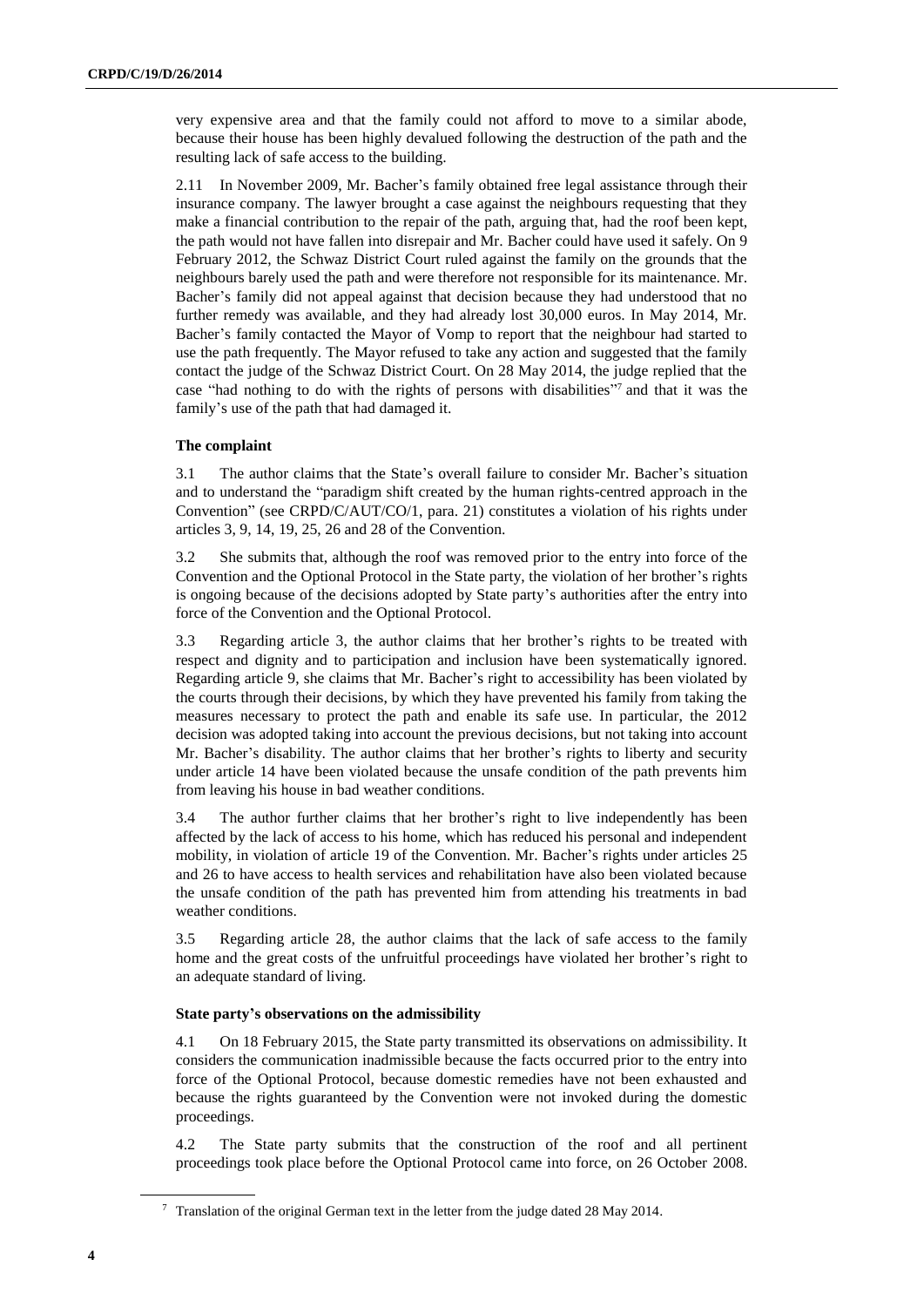It therefore considers that the communication should be declared inadmissible pursuant to article 2 (f), of the Optional Protocol.

4.3 The State party further submits that the author has not exhausted all domestic remedies, as although the Innsbruck Regional Court in its appellate judgment of 2 April 2003 held that the ordinary further appeal was inadmissible, the Code of Civil Procedure provides that a party may file a request with the appellate court to amend such a verdict and declare an ordinary further appeal admissible. Even when the appellate body holds that the ordinary further appeal is inadmissible, domestic remedies are only deemed to be exhausted if the request has been filed. The State party further maintains that the Innsbruck Regional Court did not amend the amount in dispute, which was assessed at 4,360.37 euros in both instances.

4.4 Moreover, Mr. Bacher's parents were able to appeal against the Schwaz District Court judgment of 8 July 2004. They did not explain why they did not do so.

4.5 The State party further submits that the author's parents did not appeal against the Schwaz District Court decision of 9 February 2012 and considers that the author's submission that no appeal is possible and that the family has lost faith in the Austrian legal system relates to the risk of costs and the family's doubts concerning the effectiveness of such an appeal. The complaint does not allege that there was a risk of excessive procedural duration or that no effective redress could have been expected. The State party notes that Mr. Bacher's family did not contact the insurance company for the payment of costs and that they did not apply for legal aid. The State party further submits that no violation of the Convention has been alleged before domestic authorities.<sup>8</sup>

#### **Author's comments on the State party's observations**

5.1 On 31 March 2015, the author submitted her comments on the State party's observations. She reiterates that, although the roof was removed prior the entry into force of the Optional Protocol, the violation of her brother's rights is ongoing through the decisions of the judicial and administrative authorities as they focus their decisions on property rights, without taking into account Mr. Bacher's rights as a person with disabilities.

5.2 The author reiterates that the roof was only built after permission was granted by the Mayor of Vomp. The family sought legal advice from a local government lawyer and a practising lawyer, who both gave assurances that, in case of legal action by the servitude holders, the presiding judge would have to accept the performance of necessary safety maintenance on a particularly deteriorated path, in particular to attend the needs of Mr. Bacher.

5.3 With regard to the State party's argument as to the failure to exhaust domestic remedies, the author submits that the lawyers consulted said that no effective remedies were available, and that the authorities would continue to base their decisions on the contractually granted servitude, without taking into account Mr. Bacher's safety and needs as a person with disabilities. After the Innsbruck Regional Court decision of 2 April 2003, the family's lawyer maintained that, as the verdict was final, an appeal was not possible. The family also sought advice from a public prosecutor, a local government lawyer, the Tyrolean Law Society and the Ministry of Justice, all of which confirmed that no further remedies existed.

5.4 Regarding the allegation by the State party that Mr. Bacher's family did not appeal against the Schwaz District Court decision of 8 July 2004, the author submits that they have attempted to seek the correct legal advice throughout Austria, but that all the experts<sup>9</sup> advised them not to do so. She submits that the judicial authorities clearly did not demonstrate any interest for her brother's disability and that further appeals would have been financially burdensome.<sup>10</sup>

<sup>8</sup> The State party refers to *S.C. v. Brazil* (CRPD/C/12/D/10/2013), para 6.5.

<sup>9</sup> Including a government representative on disability, a government lawyer on disability, a judge from the Innsbruck Regional Court.

<sup>&</sup>lt;sup>10</sup> The two court hearings cost 5,688 euros.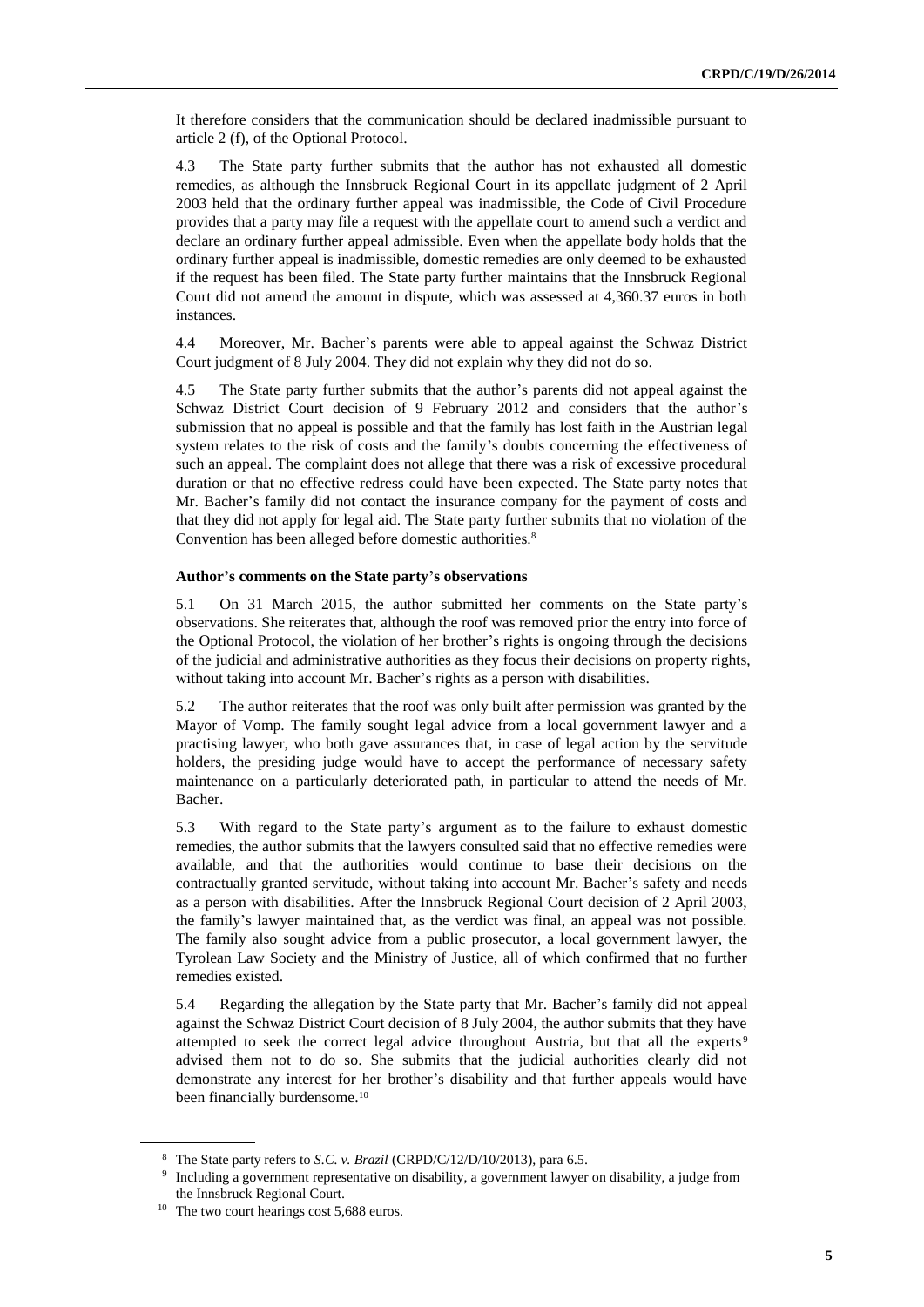5.5 As regards the State party's argument that Mr. Bacher's family did not appeal against the judgment of 9 February 2012, the author submits that they had contacted the insurance company and were told there was no reason to reactivate the case because it had been dismissed. The author challenges the statement by the court that the family had caused severe damage to the path by driving on it using a vehicle with "caterpillar" tracks and a "motorcycle"; she states that, in fact, they had only used a garden crawler and a moped. She asserts that the path was in fact damaged because of exposure to bad weather, which would have been avoided if the roof had been in place. She further underlines the contradictions of the neighbour's position: in the 2002 proceeding, he first said that he needed to use the path on a regular basis, while at the 2012 court hearing, he stated that he had not used it in winter for the previous 15 years.

5.6 Regarding the argument of the State party that no reference had been made before the domestic courts to any violation of the Convention rights, the author submits that her brother's disability was mentioned at all court hearings and was witnessed by several experts who took part in the proceedings. The consequences of the lack of protection of the path on his capacity to move to and from the family home were at the core of all the legal proceedings.

#### **State party's observations on the merits and further observations on admissibility**

6.1 On 21 July 2015, the State party submitted further observations on the admissibility and merits of the complaint. It argues that the communication is based on civil proceedings with regard to the pedestrian and vehicular right of way (easement) granted to the owner of a neighbouring property (the entitled party) on the property owned by the Mr. Bacher's father (the obliged party). This right was established by contract between the legal predecessors of the current owners in 1953 and 1955. Mr. Bacher's father had a wooden roof built to cover the only existing private access path leading from the municipal road to his house. In that respect, Mr. Bacher's father had wished to provide him with easier access to the house, in particular in winter. Subsequently, the owner of a neighbouring property filed a complaint arguing that the wooden structure covering the path made it impossible for him to exercise his contractual right to use the path with a vehicle. After reviewing the case carefully, the courts concluded that the wooden structure did violate the easement granted to the owner of the neighbouring property and had to be removed.

6.2 The courts established that it would be possible to choose a different wooden structure. However, as Mr. Bacher's father refused to comply with the court order to have the roof removed, the owner of the neighbouring property was allowed to remove it, and Mr. Bacher's father was required to reimburse him for the costs of this removal.

6.3 As to the subject matter of the complaint, the State party reiterates the arguments developed in its observations on the admissibility of the case. It further notes that neither a conciliation nor a judicial procedure pursuant to the Federal Law on the Equal Treatment of Persons with Disabilities was carried out.

6.4 Regarding the author's allegations under articles 3, 9, 14, 19, 23, 15, 26 and 28 of the Convention, the State party submits that article 2 of the Austrian Federal Constitution includes a comprehensive general prohibition of discrimination. Article 7 (1) explicitly stipulates that no person may be placed at a disadvantage owing to his or her disability, and that the federal Government, provincial governments and municipalities are committed to ensuring the equal treatment of persons with and without disabilities in all areas of everyday life. Any disability-based discrimination is thus expressly prohibited.

6.5 Among the measures taken to implement the constitutional prohibition of discrimination is the Federal Law on the Equal Treatment of Persons with Disabilities, which entered into force on 1 January 2006, and which prohibits discrimination against persons with disabilities in private legal relationships in everyday life. Pursuant to paragraph 4 (1) of the Law, no person may be directly or indirectly discriminated against on the basis of a disability. Protection against discrimination also extends to persons who have a close relationship to persons with disabilities. In particular, this applies to cases where persons are subject to discrimination or harassment owing to the disability of a person with whom they have a close relationship. Under paragraph 9 of the Law, violations of the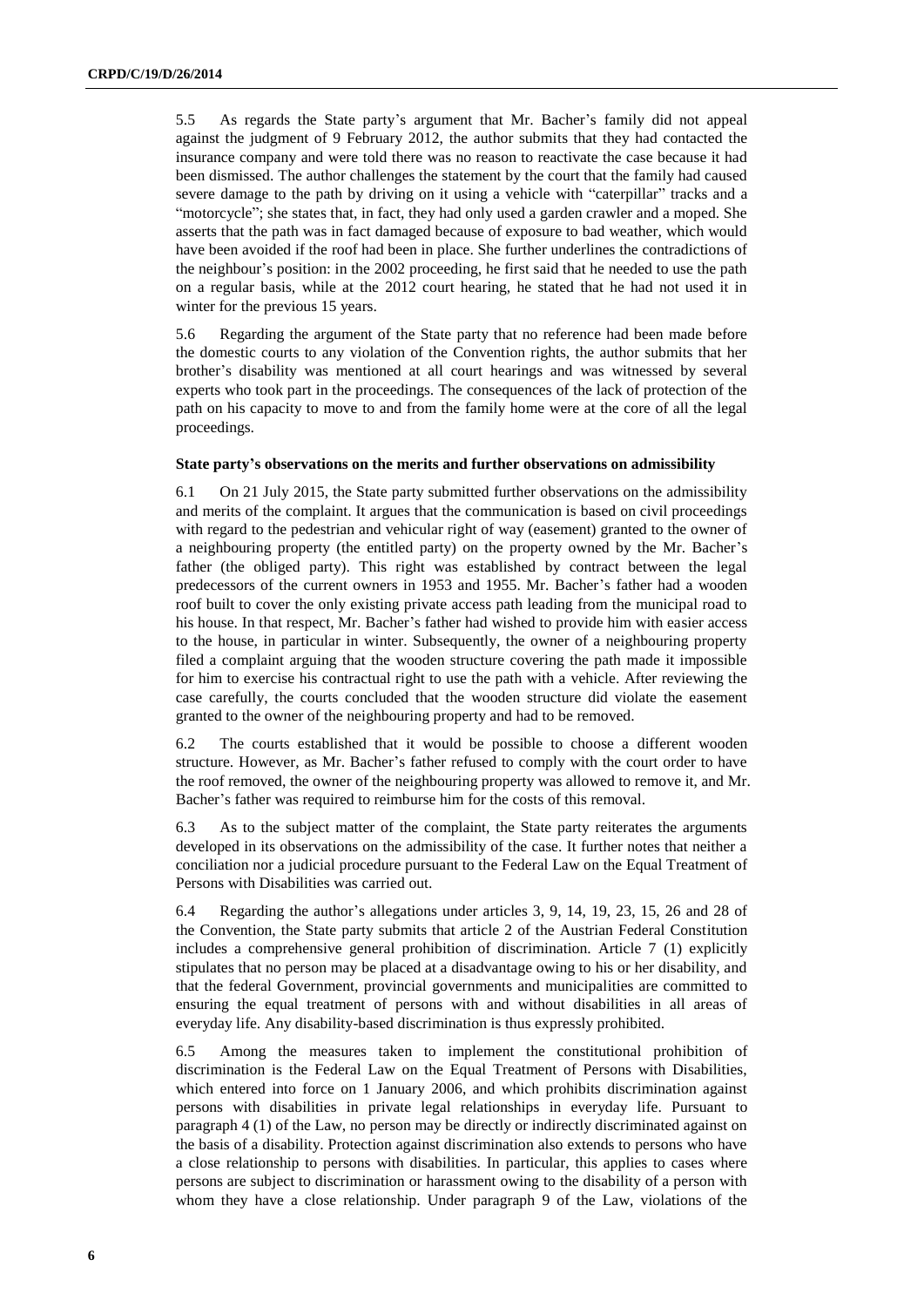prohibition of discrimination can give rise to damage claims. Such claims can arise in cases where the elimination of discrimination can be reasonably expected and could be effected without disproportionate burdens. However, such claims must be preceded by an attempt of conciliation before the relevant service department of the Ministry of Social Affairs.<sup>11</sup> Finally, paragraph 8 of the Law stipulates that the federal Government has a special obligation to avoid discrimination in its areas of activity and to take suitable and necessary measures to make its services and offers accessible to persons with disabilities.

6.6 Under paragraph 472 of the General Civil Code, an easement is a limited right *in rem* to use property belonging to another party. That right is usually acquired by means of a contract entered in the property register that grants the entitled party an absolute legal position. The party is protected against interferences with this legal position. The nature and scope of easements are determined by agreement. Contractual amendments, for example in cases where special personal needs exist, can be agreed upon between the parties. Unilateral amendments are not permitted. The obliged party must not take any measures that severely impair, endanger or create additional burden for the entitled party's exercise of the easement. However, the entitled party can change the way in which the easement is exercised. Pursuant to paragraph 483 of the General Civil Code, expenses related to maintaining a property for which an easement has been granted are generally borne by the entitled party. If the property is also used by the obliged party, he or she is required to cover an appropriate portion of the expense. In case of several entitled parties, all users must make a contribution to the necessary expense, commensurate to their share of use of the property.

6.7 As to the merits of the case, the State party considers that the author's allegations are not substantiated and that the complaint does not show why an alternative solution that was considered possible in the conclusions of the Austrian courts would not be reasonable.<sup>12</sup> Moreover, the communication does not explain why it would not have been reasonable to ensure suitable maintenance of the path in order to ensure that Mr. Bacher and his family could gain access to the family home in poor weather conditions without covering the path.

6.8 The State party also submits that it has always strived to help Mr. Bacher and his family, as demonstrated by its financial contribution to the construction of the wooden structure, and that it is reasonable to assume that the State would have helped to maintain in an appropriate condition the private path belonging to Mr. Bacher's father. However, subsidies do not permit any conclusion as to the civil or administrative lawfulness of the subsidized project. It is for the contractor to obtain all required permits and authorizations. The State party refers to the Committee's previous jurisprudence,<sup>13</sup> according to which a building permit merely defines technical and similar building requirements but does not permit the contractor to build on third party's plots of land or to affect or prevent the use of existing easements. It considers that this is another reason why the communication should be held inadmissible.

6.9 The State party further argues that the issues raised by the author do not fall within the scope of the Convention. The communication relates to civil proceedings on the pedestrian and vehicular right of way granted to the owner of a neighbouring property with regard to a property belonging to the author's father. This right of way was intended to enable the neighbour to gain access to his property. The easement represents an "absolute" right and an obligation for the author's father. The roof structure chosen to cover the path made it impossible for the owner of the neighbouring property to exercise his right of way, since the path was effectively narrowed from a width of 1.5 metres, as agreed in 1955, to 1.25 metres, and hence no longer allowed access for a construction vehicle required by the

<sup>&</sup>lt;sup>11</sup> See Federal Law on the Equal Treatment of Persons with Disabilities, para. 14.

<sup>&</sup>lt;sup>12</sup> The State party refers to the judgment on 4C 805/01 y 17, p. 10, which it quotes as follows: "would it be possible to maintain a width of 1.50 meter by choosing a different supportive construction". It also refers to the judgment relating to judgment on 4 R 493/02g, p. 10, para. 3 and p. 23, which it quotes as follows: "such a hindrance will naturally not exist if a customary exercise of the rights under the easement is ensured".

<sup>13</sup> See *H.M. v. Sweden* (CRPD/C/7/D/3/2011), para. 7.4.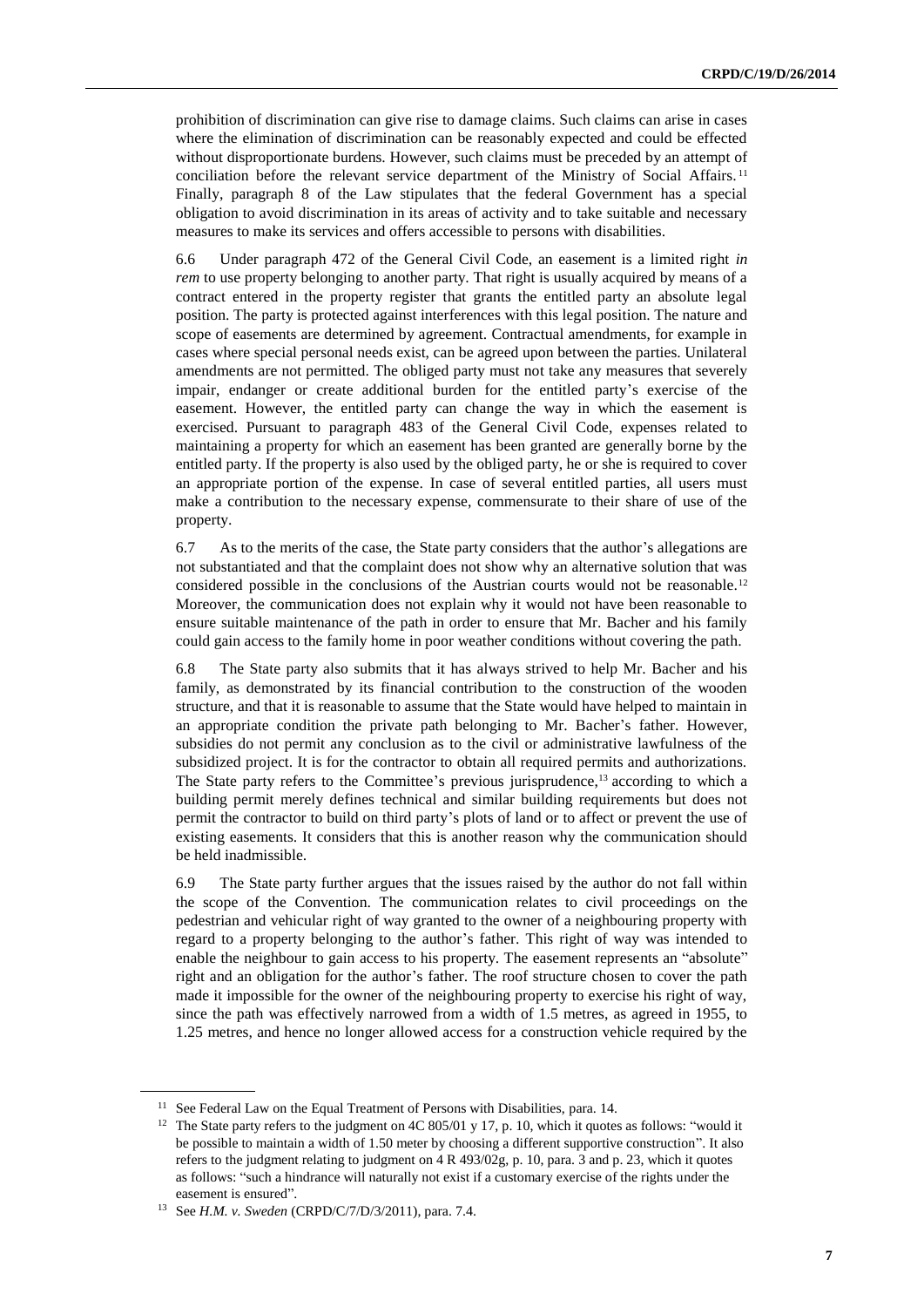neighbour. This easement is established under private law, which does not interfere with the private autonomy of individuals requiring special protection.

6.10 The State party submits that, in such a context, it does not have a general positive obligation to protect specific groups of persons and that restrictions can only be imposed if they are provided for by law, following a legitimate and proportionate public interest. A right *in rem* can only be withdrawn completely (namely expropriation) if the need arising from the public interest cannot otherwise be met. The obligations arising from articles 1 and 9 (1) of the Convention do not give rise to an obligation to guarantee that the interests of a person with disabilities per se justify an interference with property rights. In the present case, the obligations of the State party could extend only to private legal relationships in which entities offer facilities and services that are available to the public. They do not extend to purely private matters. In line with this interpretation, the prohibition of discrimination against persons with disabilities stipulated in the Federal Act on the Equal Treatment of Persons with Disabilities is only applicable to private legal relationships in everyday life to the extent that they involve access to and the provision of goods and services available to the public. The facts underlying the present communication therefore do not fall within the scope of the Convention.

6.11 As to the author's argument that the decisions of the Austrian courts caused a disadvantage to her brother on grounds of disability, the State party refers to the Committee's jurisprudence recalling that a requirement or measure that is neutral can also lead to discrimination if a disproportionate number of persons with disabilities are affected by it.<sup>14</sup> It recalls that States parties also violate the prohibition of discrimination by failing to grant different treatment to persons whose situation differs significantly without objective and reasonable justification<sup>15</sup> and that, consequently, not every case of unequal treatment amounts to discrimination. The State party further refers to the Committee's jurisprudence under which States parties enjoy a certain margin of appreciation as to the assessment of the reasonableness and proportionality of accommodation measures.<sup>16</sup>

6.12 The State party therefore argues that, when assessing proportionality, it is necessary to consider whether or not the application of the relevant legal provisions creates substantially greater disadvantages for a protected group or merely creates individual disadvantages. In the present case, restricting the easement of a third party must be qualified as a disproportionate and undue burden. After a careful review of the case, the Austrian courts concluded that the roof structure chosen by the obliged party interfered with the easement granted to the entitled party. However, they held that not every structure covering the path would represent such an interference. The parties' interests could have been reconciled by choosing an alternative structure. The State party concludes that the courts examined the arguments of both parties conscientiously and objectively and that there is no indication of arbitrariness or denial of justice in this context.

6.13 As to the author's claim under article 3 of the Convention, the State party recalls that it governs general principles but not individual rights. Regarding the submitted allegations under article 14, the State party argues that this disposition governs the right to liberty and security and therefore does not apply in the present case, because Mr. Bacher was not deprived of his liberty.

6.14 As regards the author's claim under article 19, the State party argues that it does not come into question because the communication does not refer to services or community support. The author's right to home and family under article 23 and the rights related to health under articles 25 and 27 of the Convention were not the subject of the court proceedings, which were initiated to clarify a legal relationship between Mr. Bacher's father and a third party.

<sup>14</sup> See *S.C. v. Brazil* (CRPD/C/12/D/10/2013), para. 6.4.

<sup>15</sup> See *H.M. v. Sweden*, para. 8.3.

<sup>16</sup> See *Jungelin v. Sweden* (CRPD/C/12/D/5/2011), para. 10 (5); *H.M. v. Sweden*, paras. 8.5 and 8.8; *X v. Argentina* (CRPD/C/11/D/8/2012), para. 8.5; and general comment No. 2 (2014) on accessibility, paras. 25 and 31 (b).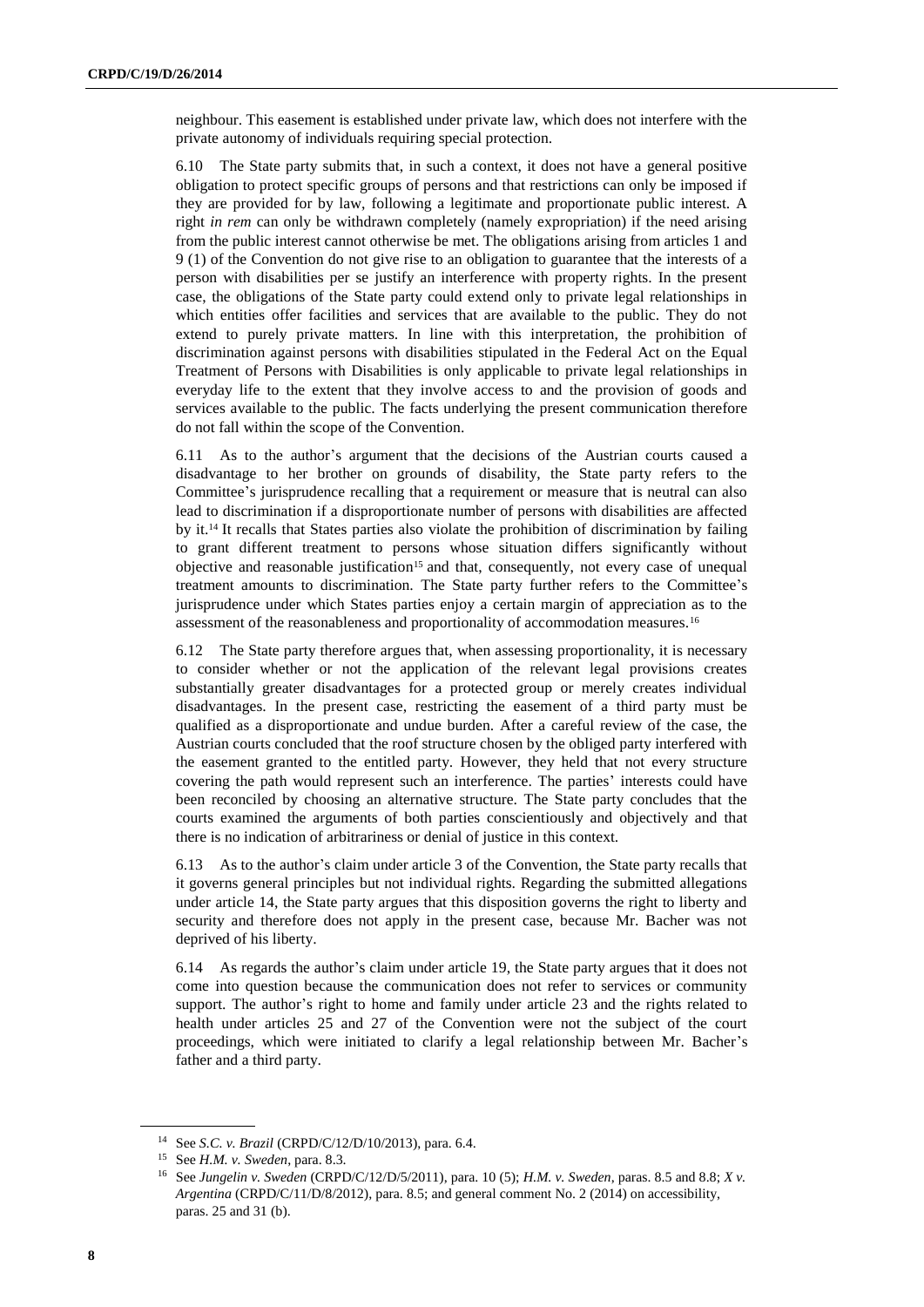#### **Author's comments on State party's observations on the merits**

7.1 The author notes with satisfaction that the State party recognizes the extent of her brother's disability and that the only access to their family home is by the footpath. However, the State party has failed to take into account the special needs of her brother. She further argues that the original width of the path never permitted any access by car. The "roof construction" did not restrict any movement and in fact improved the deteriorated path.

7.2 The author further submits that, at the court hearing of 2002, the judge mentioned Mr. Bacher but considered that the wooden roof supports reducing the width of the path had to be removed within three months.<sup>17</sup> The building of the roof was done after analysing all available alternatives, and the family had obtained a building permit. Mr. Bacher's father had sought legal advice from the local government's lawyer and from a practising lawyer, who all advised that, should the neighbour oppose the construction, the Judge had to accept necessary safety maintenance on a particularly deteriorated path. Following a thorough inspection of the place, the local government gave the family a grant on safety reasons for two thirds of the cost of the roof. The local authorities did not anticipate any problems, and the lawyers considered that a negative decision from the neighbour would violate Mr. Bacher's human rights.

7.3 As regards the State party's arguments that these rights were not claimed before domestic courts, the author recalls that Mr. Bacher's disabilities and needs were thoroughly described in all the hearings and summons in 2002, 2003, 2004, 2010 and 2012. She refers to a statement made by the legal aid lawyer in the court hearing of 2002, in which the lawyer asserted that Mr. Bacher (then aged 12 years) had a severe mobility impairment and held a wheelchair permit; was born with Down's syndrome and suffered from a chronic lung disorder; and, due to his age, it was impossible in snowy or icy conditions to get him to the road. The lawyer stressed the need to create a roof over the pathway access to protect it from snow and poor weather, and that the neighbour's request to remove the roof was immoral, vexatious and against humanity. The roof was built in compliance with the planning permission and the local government had granted 13,000 euros towards the building costs of 20,000 euros to attend to Mr. Bacher's needs. All of those statements and that evidence were ignored by the judge in his ruling.

7.4 The author further refers to the court hearing of 2 April 2003, at which the judge requested Mr. R to explain why he contested the height of the construction. The neighbour replied that he had to carry building material to his "building plot", including a ladder upright, and that he needed to use a digger. Mr. Bacher's father produced photographic evidence that this digger could still manoeuvre under the roof.<sup>18</sup> The author describes the elements taken into account by the court, alleging that false information had been provided by the neighbour, in violation of Mr. Bacher's rights. After the hearing, Mr. Bacher's family was informed by their lawyer that no further remedies were available, as the verdict was final and absolute (*rechtskräftig*). They were also advised that no legal aid would be granted. On 18 August 2003, Mr. Bacher's mother and a social worker from the local government sought the advice of the Public Prosecutor, who said that no further remedy was available. Mr. Bacher's family then consulted the local government's lawyer and three other lawyers, who all confirmed this advice.

7.5 On 2 April 2004, the lawyer who had offered to assist the family free of charge submitted a writ alleging that the roof had been removed illegally. A court hearing took place on 1 July 2004, for which a summons was issued stating that Mrs. Bacher had three children, one of whom was severely disabled and the only access to their home was "like a toboggan run in winter and a riverbed in summer". On 22 April 2005, the court rejected the complaint, and Mr. Bacher's family had to pay the cost of the removal of the roof (approximately 4,000 euros). The court did not show any interest in the safety of Mr. Bacher, and the only solution offered by the neighbour's lawyer was for the family to

<sup>&</sup>lt;sup>17</sup> See decision of 15 July 2002.

<sup>&</sup>lt;sup>18</sup> Copies of the photographs are provided.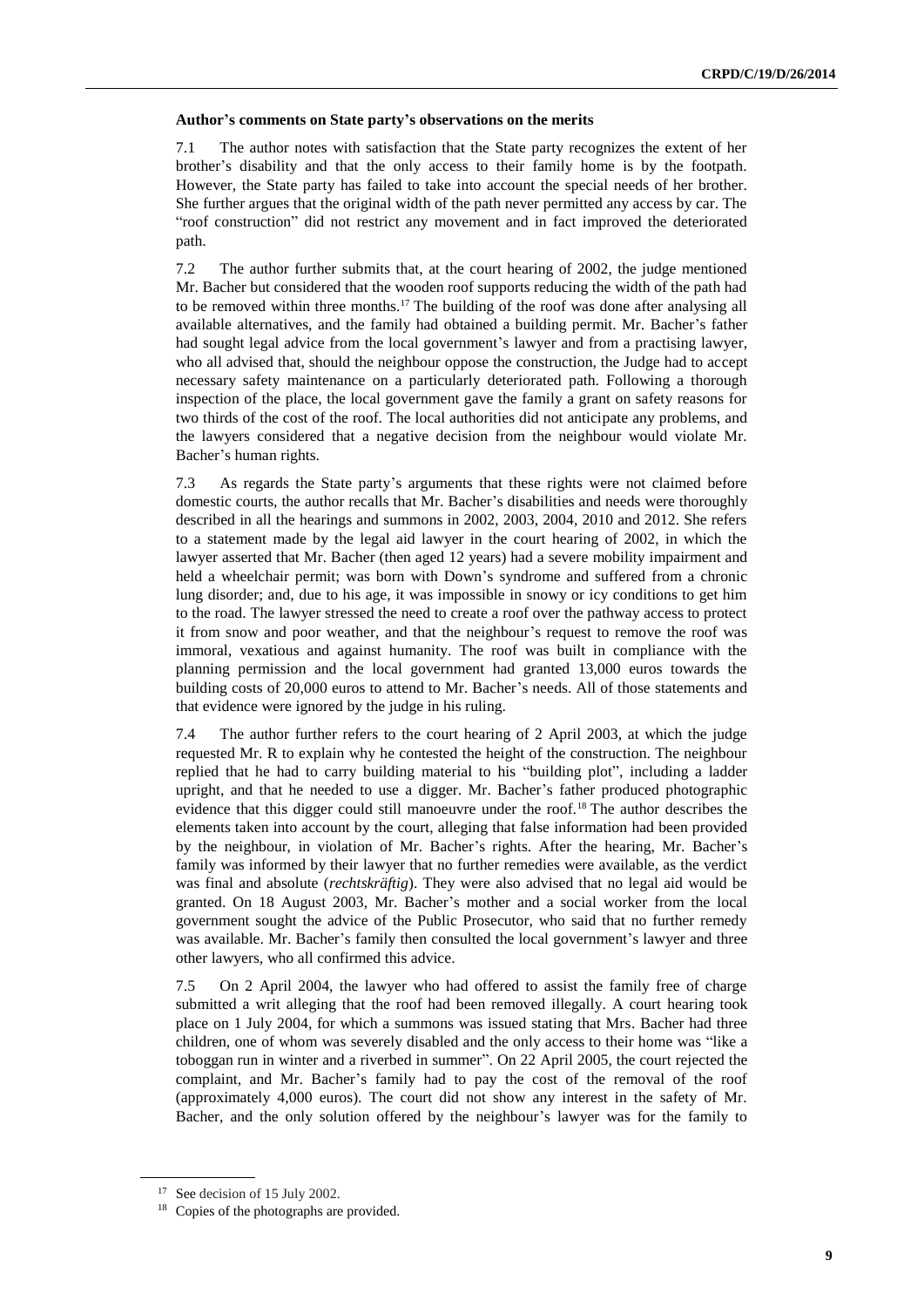purchase his client's plot of land. The judge dismissed the case on the grounds that "Mrs. Bacher had to accept the roof was gone".

7.6 Regarding the State party's argument that the family could have appealed this decision, the author reiterates that they were advised that no effective remedy was available. Furthermore, the family had no money left. Mr. Bacher's parents sought support from different organizations for persons with disabilities, but all said that they could not do anything because the verdict was final.

7.7 The author argues that the Tyrolean local government had a key role in the development of the case. Many properties were affected by hailstorms in July 2004, after which the local government offered grants for 50 per cent of repair work, estimated at 9,500 euros. However, due to Mr. R's actions regarding the roof, the local government considered that they had to request his authorization before repairing the path. The neighbour's lawyer replied that Mr. Bacher's family should purchase the allotment plot from his client. Consequently, all assistance from the local government was cancelled.

7.8 As to the argument of the State party that the parties' interests could have been reconciled by choosing an alternative structure to cover the path, the author highlights that none of the alternatives proposed was accepted by Mr. R. When the Red Cross enquired as to the price of his plot, he replied that it was 100,000 euros, an inflated price for an allotment plot. Many meetings took place, correspondence was exchanged, but to no avail. In this context, in letters submitted for a television programme and sent to the federal disability lawyer, the Mayor of the city suggested that Mr. Bacher could be submitted to a specialized home or that the family could move away. He further stated in an article in the *Tiroler Tageszeitung* that he had been involved in the case but that no legal remedy was available. In 2009, the local government replied to Mr. Bacher's family, saying that they had tried to consult the neighbour but that he had replied that he could see no solution and that he refused to have a meeting. The local government therefore decided to close the case. New intents of negotiation were carried out by a lawyer with the support of the Red Cross, but no solution was found. From July 2004 to November 2010, none of the consulted professionals and State representatives suggested any of the remedies referred to by the State party.

7.9 As regards the hearings of 2010 and 2011, Mr. Bacher's parents were informed in 2007 that, under General Civil Law, all holders of a servitude must contribute to maintenance. At the end of 2009, they received the agreement from their insurance company that they could sue the holders of the servitude on the path. Correspondence was exchanged between the Red Cross and lawyers. The Red Cross pointed out that the rebuilding of the roof would avoid the servitude holders having to pay the expensive maintenance they have to provide during winter to clear snow and ice. A meeting was requested but was declined. A summons was therefore issued, making reference to Mr. Bacher's disability and his specific needs for safe access. Two court hearings took place. The claims were dismissed on the grounds that the servitude holders had stated that they had never used the path in winter in the previous 15 years, contrary to what they had said in 2002 when requesting the removal of the roof.

7.10 As to the court's argument that the Bacher family had damaged the path themselves by driving on it using a vehicle with "caterpillar" tracks, photographic evidence was produced in court demonstrating that the damage had been caused by hailstorms in 2004. Nonetheless, Mr. Bacher's family had to repair the whole path in compliance with the 2010 decision. As no steps could be built because of Mr. R's position, the snow and ice continue to prevent Mr. Bacher from using the path safely in winter. Three professional witnesses were consulted, all of whom concluded that the only safe option was to cover the path again with a roof. Their testimony was presented to the court but they were not referred to in the adopted decision. None of the adopted decisions took into account Mr. Bacher's rights; instead, the family was left to bear all the costs and pressure that has resulted from the situation.

7.11 Regarding the State party's argument that Mr. Bacher's family had failed to exhaust domestic remedies, the author reiterates that no such remedies were mentioned by the lawyers they consulted.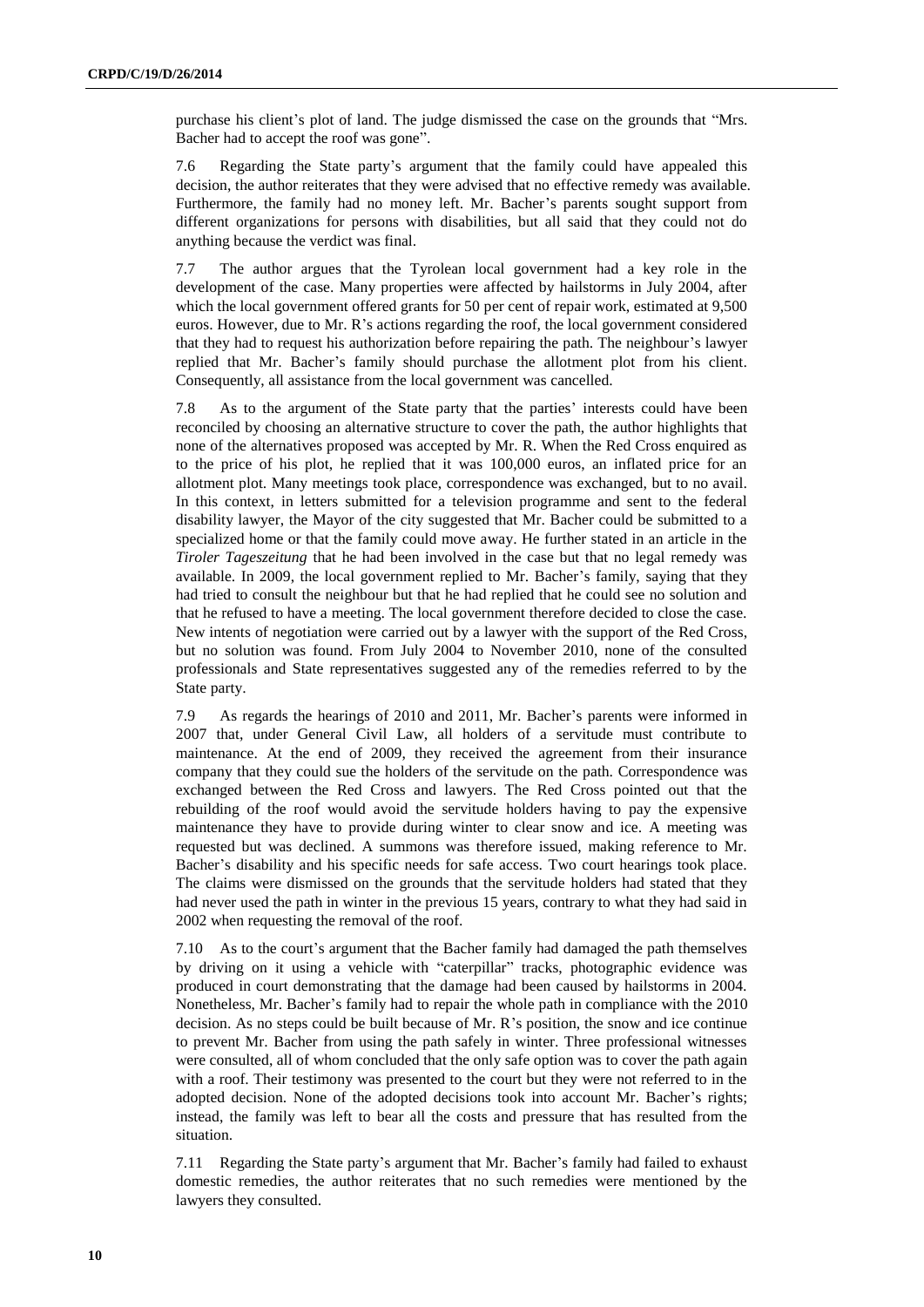7.12 The author notes that, according to the State party, only in the course of the proceedings regarding the action for removing the roof construction did Mr. Bacher's father refer to his son's disability. In fact, Mr. Bacher was mentioned at all times of the procedures, including by three professional witnesses. In the last court hearing, questions were raised as to how he gets to the day-care centre or any other place to carry out his daily activities. His "handicap pass" was produced as an important piece of evidence to explain why the roof would have been necessary. However, no adequate assessment of the reasonable accommodation proposed (i.e. the construction of the roof on the path) was made, and all the decisions taken by the courts seem to support the position expressed by the neighbour's lawyer in the 2002 hearing that "the question of the regrettable disability of the defendant's son is not relevant in law".

#### **B. Committee's consideration of admissibility and the merits**

#### **Consideration of admissibility**

8.1 Before considering any claim contained in a communication, the Committee must decide, in accordance with article 2 of the Optional Protocol and rule 65 of the Committee's rules of procedure, whether the case is admissible under the Optional Protocol.

8.2 The Committee has ascertained, as required under article 2 (c) of the Optional Protocol, that the same matter has not already been examined by the Committee or has been or is being examined under another procedure of international investigation or settlement.

8.3 The Committee notes the State party's submission that the complaint should be held inadmissible pursuant to article 2 (f) of the Optional Protocol because the facts referred to occurred before the entry into force of the Optional Protocol in the State party. The Committee also takes note of the author's claim that the facts that are subject to her communication continued after the entry into force of the Convention and the Optional Protocol in respect to the State party, insofar as it refers to decisions or official statements of State party's authorities adopted from 2009 to 2014.

8.4 The Committee recalls that, in compliance with article 2 (f) of the Optional Protocol, the Committee cannot deal with events that occurred prior to the entry into force of the Convention for the concerned State party, "unless those facts continued after that date". The Committee notes that the appellate judgment of the Innsbruck Regional Court of 2 April 2003 and the judgment of the Schwaz District Court of 8 July 2004 were adopted before the entry into force of the Convention in the State party. However, it also notes that these decisions were referred to by the author as part of the context in which the 9 February 2012 judgment of the Schwaz District court was adopted, and in which the judge of the Schwaz court sent his reply dated 28 May 2014 to the new request for support from the family of Mr. Bacher.

8.5 The Committee notes that, although the decision of 9 February 2012 mainly addressed the request of the Bacher family for their neighbours' financial support to maintain the path, reference was made to the disability of Mr. Bacher. Furthermore, the Committee considers that this complaint was submitted as an ultimate option after having exhausted all domestic remedies related to the roof and the intrinsically linked issue of the accessibility of the path, and after seeing that no agreement could be found with the concerned neighbours. The Committee therefore considers that the 2012 judgment and the 2014 official reply must be read in the context of the accessibility issue that is at the core of all the procedures initiated by the Bacher family and can therefore not be disassociated from the decisions of the Innsbruck Regional Court of 2003 and of the Schwarz District Court of 2004, by which they rejected the claims of Mr. Bacher's family. The 2003 and 2004 decisions therefore constitute facts that the Committee is requested to take into account as part of the context of the author's complaint.

8.6 In that regard, the Committee finally notes that, in its decision of 2012, the Schwarz District Court did not only examine formal aspects or errors of law in the previous decisions, but it also examined again the family's claim for the contribution of their neighbours to the costs they faced to make the path accessible. Accordingly, the Committee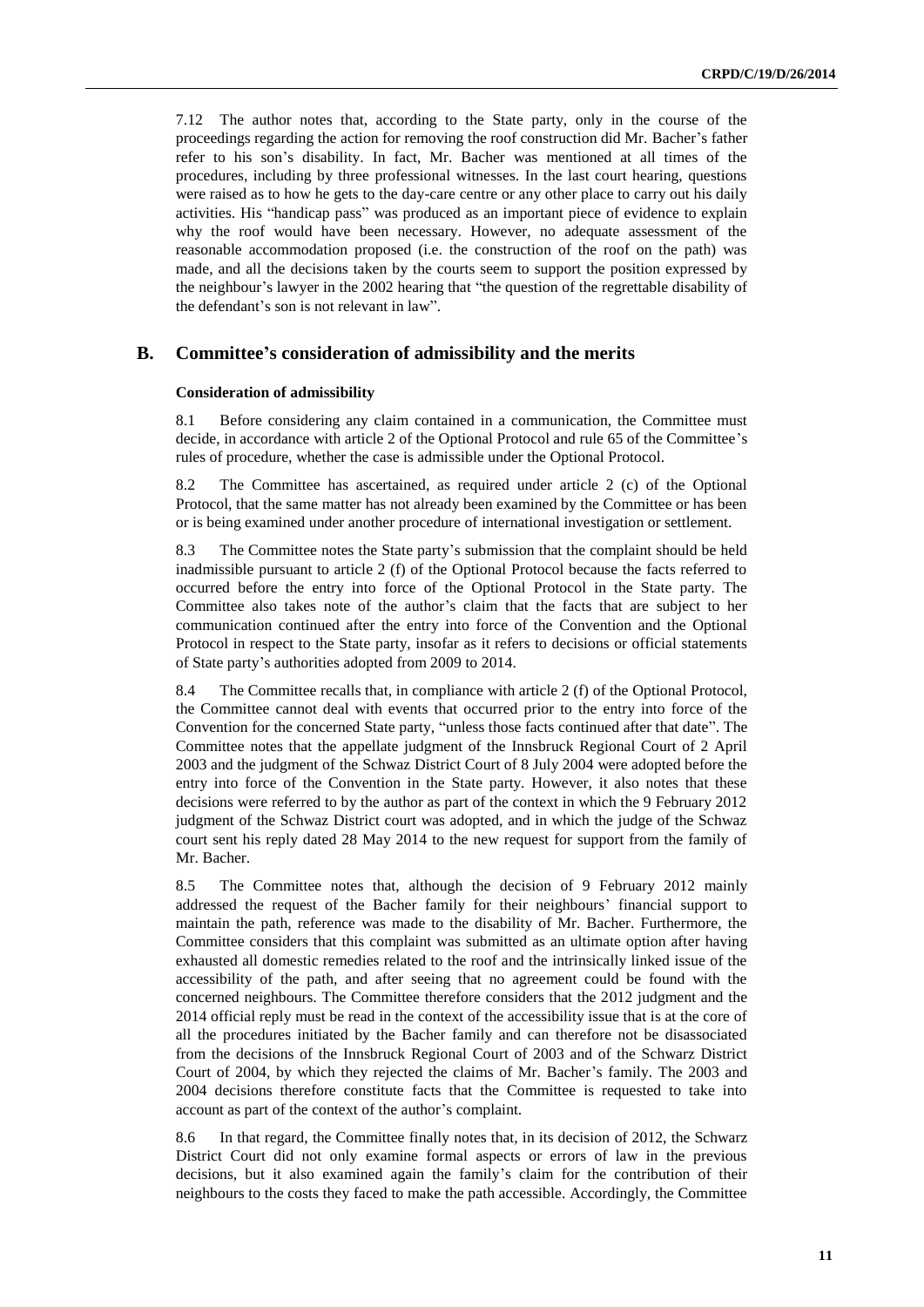considers that it is not precluded *ratione temporis* to examine the present communication as some of the facts submitted to it took place after the entry into force of the Convention and the Optional Protocol for the State party.<sup>19</sup>

8.7 The Committee also notes the State party's argument that Mr. Bacher's family failed to exhaust domestic remedies. In that regard, the Committee notes that, according to the State party, Mr. Bacher's parents could have appealed against the 2003 appellate judgment of the Innsbruck Regional Court, even if the appellate body had held that an ordinary further appeal was inadmissible, under section 461 of the Code of Civil Procedure. Under this disposition, a party may appeal to a court to amend its verdict and declare an ordinary further appeal admissible through an ordinary further appeal or, if the subject matter of the proceedings exceeds 30,000 euros, by an extraordinary further appeal. However, the Committee also notes that, under the Code of Civil Procedure, the appellate judgment of 2 April 2003 indicated that the adopted decision could not be revised and that the lawyers and authorities consulted by the Bacher family at that time all confirmed that the decision of the Innsbruck Regional Court was final (*rechtskräftig*). The Committee further notes that the Code of Civil Procedure establishes clear conditions under which such an appeal can be submitted, which do not appear to correspond to the present case. In addition, the State party does not provide any argument that suggests that such an appeal would have had any chance of success. The Committee therefore concludes that the appeal referred to by the State party constitutes an extraordinary remedy that does not have to be exhausted for the purposes of admissibility.<sup>20</sup>

8.8 The Committee notes the State party's argument that Mr. Bacher's parents had been able to appeal against the judgment of the Schwaz District Court of 8 July 2004 and the decision of the Schwaz District Court of 9 February 2012. It also notes the author's argument that the family did not do so because none of the legal experts they consulted told them that they should have appealed against the 2004 decision, and it was clear that the judicial authorities had not demonstrated any kind of interest in or attention to her brother's disability. The Committee further notes that the family consulted lawyers from different parts of the country, who all considered that an appeal would be ineffective, including as regards the February 2012 judgment. In addition, the State party does not provide any argument that allows the Committee to conclude to the contrary, or to consider that the suggested remedies would have any chance of success after more than 10 years of judicial proceedings during which the special needs of Mr. Bacher as a person with disabilities were not considered relevant. The Committee recalls that under article 2 (d) of the Convention, only remedies with a reasonable chance of success need to be exhausted. Accordingly, the Committee considers that it is not precluded from examining the present communication for the non-exhaustion of domestic remedies.

8.9 As regards the State party's submission that Mr. Bacher's family did not allege any violation of the Convention before domestic authorities, the Committee notes that, since the neighbours' initial complaint in 2002 requesting the destruction of the roof, the issue before the courts was always linked to the question of the accessibility of the family home, including for Mr. Bacher as a child with disabilities. In particular, the Committee notes that the 2012 proceedings were initiated by Mr. Bacher's family to request that the servitude holders contribute to the maintenance of the path to make it accessible. The Committee considers that, since this issue was before the domestic authorities, it is not prevented from examining the author's allegations under article 9 of the Convention.

8.10 With regard to the author's other allegation, however, the Committee notes that the information provided does not reflect that Mr. Bacher's family raised these issues before the domestic authorities.<sup>21</sup> In that connection, it notes that, in order to bring a claim before the Committee, an author must have raised them in substance at the domestic level, $22$  so as

<sup>19</sup> See *Jungelin v. Sweden*, para. 7.6.

<sup>20</sup> See for example Human Rights Committee, *Alekseev v. Russian Federation* (CCPR/C/109/D/1873/2009), para. 8.4.

<sup>21</sup> See *Noble v. Australia* (CRPD/C/16/D/7/2012), para 7.8.

<sup>22</sup> See for example Committee on the Elimination of Discrimination against Women, *Kayhan v. Turkey*, decision of 27 January 2006, para. 7.7.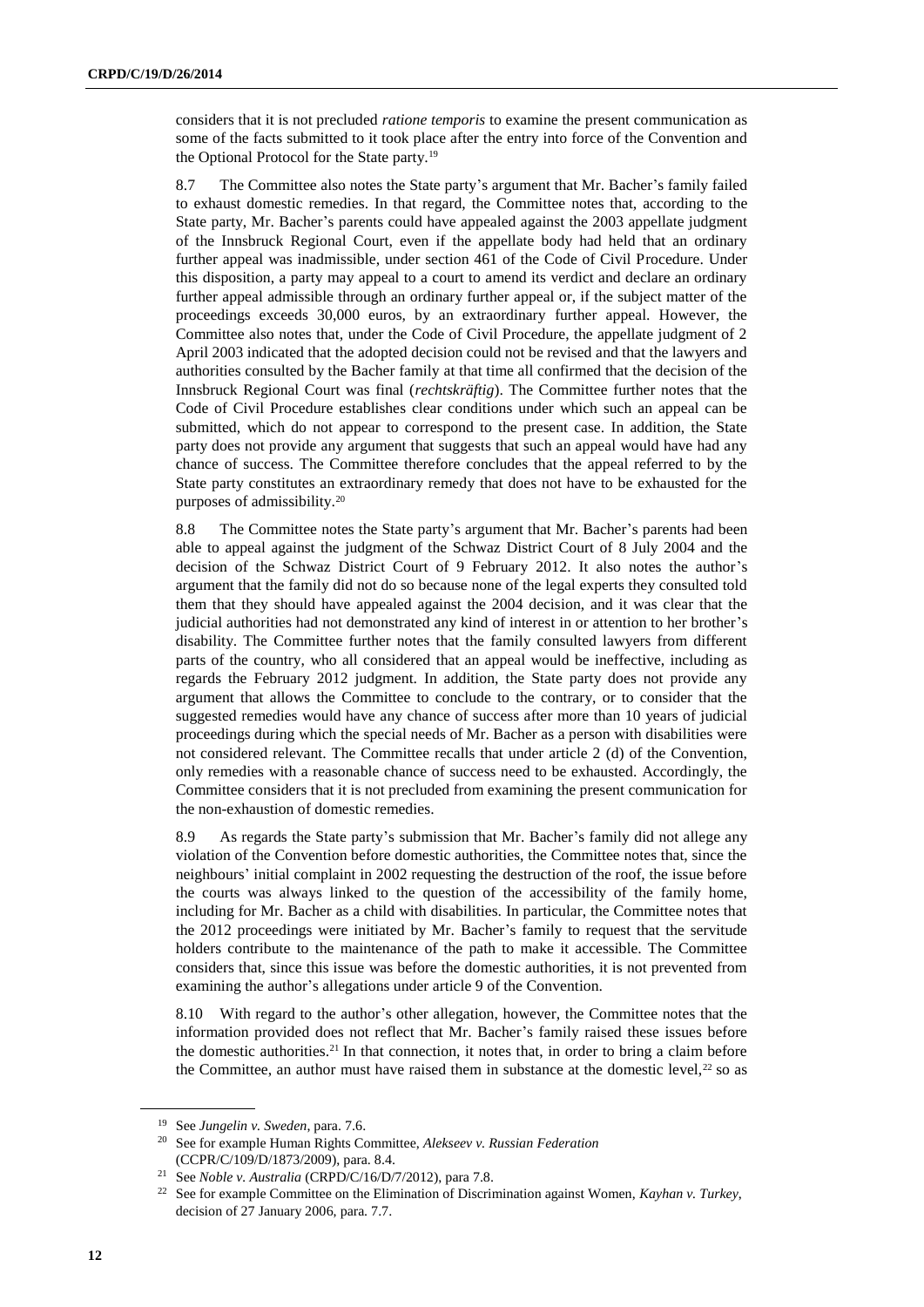to give domestic authorities and/or courts an opportunity to deal with such claims.<sup>23</sup> The Committee therefore finds the author's allegations linked to the liberty and security of Mr. Bacher (art. 14), his ability to live independently and to be included in the community (art. 19), his health (art. 25) his right to habilitation and rehabilitation (art. 26) and to an adequate standard of living (art. 28) to be inadmissible under article 2 (d) of the Optional Protocol.

8.11 As regards the author's allegations under article 3 of the Convention, the Committee recalls that, in view of its general character, this article does not in principle give rise to free-standing claims and can only be invoked in conjunction with other substantive rights guaranteed under the Convention.<sup>24</sup>

8.12 The Committee therefore declares the communication admissible, insofar as it appears to raise issues under article 9, read alone and in conjunction with article 3 of the Convention, and proceeds with its consideration of the merits.

#### **Consideration of the merits**

9.1 The Committee has considered the present communication in the light of all the information that it has received, in accordance with article 5 of the Optional Protocol and rule 73 (1) of its rules of procedure.

9.2 As argued by the State party, the pedestrian and vehicular right of way (easement) granted to the neighbours of the Bacher family gave rise to a dispute between individuals (the entitled party and the obliged party), which was not directly initiated by the authorities. In that regard, the Committee notes the State party's argument that the obligations of the State party extend only to private legal relationships in which entities offer facilities and services that are available or offered to the public, and do not extend to "purely private matters". However, the Committee also recalls that this type of dispute is governed by the legal order of the State party, which, in any event, bears the ultimate responsibility to ensure that the rights under the Convention are respected, including the right for a person with disabilities to have access to his or her home, but also to have access to community life and to public services, such as education and health. Accordingly, although disputes resulting from the construction of a roof on a path are between two individuals, the State party has an obligation, inter alia, to guarantee that the decisions adopted by its authorities do not infringe upon the rights of the Convention.

9.3 States parties are obliged not only to respect Convention rights and, it follows, to refrain from infringing upon them, but also to protect those rights by adopting measures to prevent the direct or indirect interference of individuals in the enjoyment of those rights. Thus, although the Convention primarily establishes rights and obligations between the State and individuals, the scope of the provisions of the Convention extends to relations between individuals. In that connection, the Committee also recalls that under article 4 (1), of the Convention, States parties undertake to ensure and promote the full realization of all human rights and fundamental freedoms for all persons with disabilities without discrimination of any kind on the basis of disability. To that end, States parties undertake to take all appropriate measures to eliminate discrimination on the basis of disability by any person, organization or private enterprise. A property right issue linked to the exercise of a contract between individuals and the conflict arising from it therefore has to be interpreted through the Convention. Accordingly, when the courts of the State party intervened to resolve the conflict between the parties, they were bound by the Convention. The State party's argument that the communication deals with a dispute that is exclusively between individuals and therefore does not fall under the Convention therefore does not stand.<sup>25</sup>

<sup>23</sup> See for example Committee on the Elimination of Discrimination against Women, *N.S.F. v. United Kingdom of Great Britain and Northern Ireland*, decision of inadmissibility adopted on 30 May 2007, para. 7.3.

<sup>24</sup> See *Beasley v. Australia* (CRPD/C/15/D/11/2013), para. 7.5.

<sup>25</sup> See Committee on Economic, Social and Cultural Rights, *Mohamed Ben Djazia and Naouel Bellili v. Spain* (E/C.12/61/D/5/2015), para. 14.2.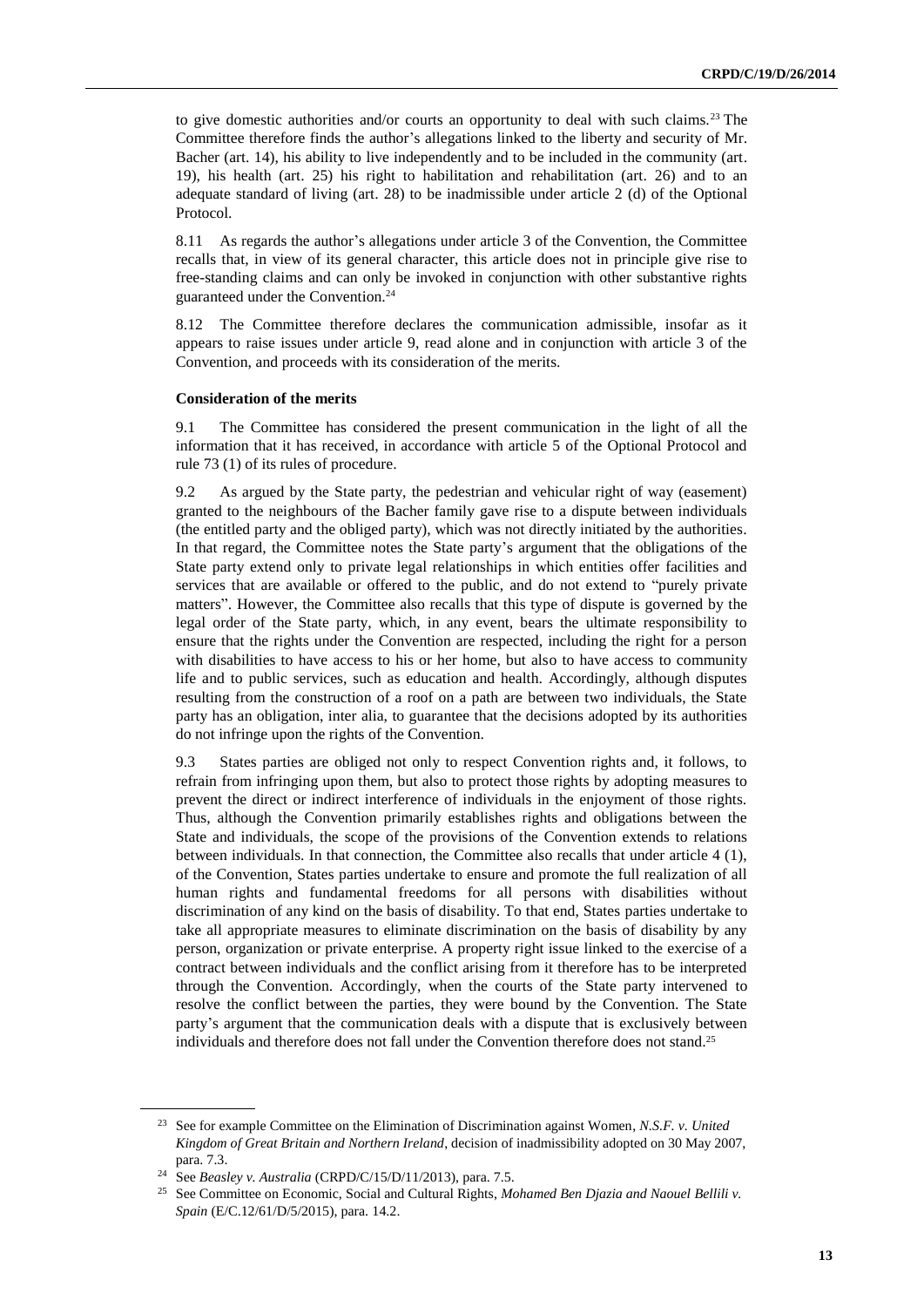9.4 The Committee recalls that "accessibility is a precondition for persons with disabilities to live independently and participate fully and equally in society". <sup>26</sup> In compliance with article 9 of the Convention, States parties shall take appropriate measures to ensure that persons with disabilities have access, on an equal basis with others, to the physical environment, to transportation and to other facilities and services open or provided to the public, both in urban and in rural areas. These measures shall include the identification and elimination of obstacles and barriers to accessibility.

9.5 The Committee further recalls that, in compliance with article 2 of the Convention, reasonable accommodation may have to be adopted as necessary and appropriate modification and adjustments not imposing a disproportionate or undue burden to ensure to persons with disabilities the enjoyment or exercise of all human rights and fundamental freedoms on an equal basis with others, including their right to accessibility.<sup>27</sup>

9.6 In that context, the focus is no longer on legal personality and the public or private nature of those who own buildings, transport infrastructure, vehicles, information and communication and services. Persons with disabilities should have equal access to all goods, products and services that are open or provided to the public in a manner that ensures their effective and equal access and respects their dignity.<sup>28</sup>

9.7 The Committee recalls that, when assessing the reasonableness and proportionality of accommodation measures, States parties enjoy a certain margin of appreciation. It further considers that it is generally for the courts of States parties to the Convention to evaluate facts and evidence in a particular case, unless it is found that the evaluation was clearly arbitrary or amounted to a denial of justice.<sup>29</sup> In the present case, the role of the Committee is to assess whether the decisions adopted by the courts of the State party have enabled the respect of the rights of Mr. Bacher under article 9, read alone and in conjunction with article 3 of the Convention.

9.8 The Committee notes the State party's argument that it has always strived to help Mr. Bacher and his family, as demonstrated by its financial contribution to the construction of the wooden structure (see para. 6.8). The Committee also notes that, according to the State party: (a) the easement at stake in the case under review represents an "absolute" right that obliges the author's father; (b) in that context, the State party does not have a general positive obligation to protect specific groups of persons in the core area of civil rights and obligations; (c) restrictions can only be imposed if they are provided for by law, required in accordance with a legitimate public interest and not disproportionate; (d) the obligations arising from article 9 (1) of the Convention do not give rise to an obligation to guarantee that the interests of a person with disabilities per se justify an interference with property rights; and (e) the parties' interests could have been reconciled by choosing an alternative structure to cover the path. In that regard, the Committee notes that the destruction of the roof on the path leading to the house of the Bacher family does not only limit Mr. Bacher's access to his home, but also limits his access to social activities and to the public services that he needs for his daily life, such as education, health institutions and public services at large. It also notes the author's argument that Mr. R did not accept any of the alternatives proposed to cover the path and that, when assessing the situation, the courts did not consider that it was relevant to take into account Mr. Bacher's situation.

9.9 In that context, the Committee notes that, by its decision dated 9 February 2012, the Schwaz District Court adopted the same line as the previous decisions of the courts of the State party in the present case: it did not make a thorough analysis of the special needs of Mr. Bacher, despite the fact that they had been clearly referred to by his parents, as in all previous court hearings and summons. The State party's authorities instead considered that the subject matter of the judicial proceedings "had nothing to do with the rights of persons with disabilities",<sup>30</sup> and focused on the resolution of the property rights issue at stake. The multidimensional consequences of the decisions adopted by State party's authorities on the

<sup>26</sup> See general comment No. 2, para. 1.

<sup>27</sup> Ibid., paras. 25 and 26.

<sup>28</sup> Ibid., para. 13.

<sup>29</sup> See *Jungelin v. Sweden*, para. 10.5.

<sup>&</sup>lt;sup>30</sup> See letter dated 28 May 2014 of the judge of Schwaz District Court.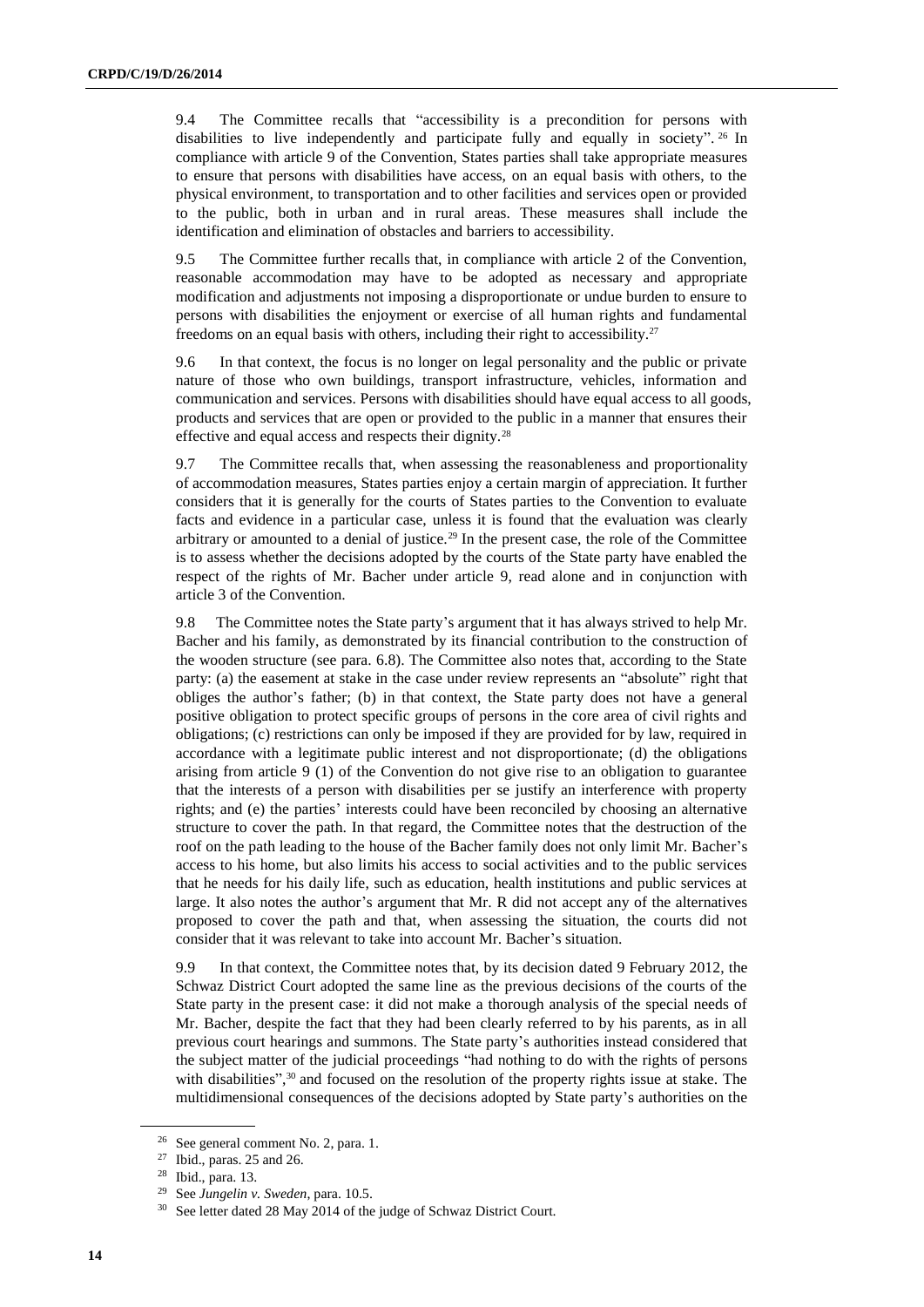accessibility rights of Mr. Bacher were therefore ignored, leaving to his family the responsibility of finding ways to enable his access to his home and to the external public services that he needs for his daily life. The Committee therefore considers that the decision of the Schwaz Court of 9 February 2012, read in the context of the previous judicial decisions adopted by the courts of the State party in the case, constitutes a denial of justice for Mr. Bacher, in violation of article 9, read alone and in conjunction with article 3 of the **Convention** 

#### **C. Conclusion and recommendations**

10. The Committee, acting under article 5 of the Optional Protocol, is of the view that the State party has failed to fulfil its obligations under article 9, read alone and in conjunction with article 3 of the Convention. The Committee therefore makes the following recommendations to the State party:

(a) Concerning Mr. Bacher, the State party is under an obligation to provide him with an effective remedy, in particular:

(i) To facilitate a solution to the conflict related to the use of the path, which is the only means of gaining access to the Bacher family home, taking into account the special needs of Mr. Bacher as a person with disabilities and the criteria established in the present Views;

(ii) To award Mr. Bacher financial compensation for the violations suffered;

(iii) To reimburse the author for the legal costs reasonably incurred in domestic proceedings and in the processing of the present communication;

(b) The State party is also under an obligation to take measures to prevent similar violations in the future. In this perspective, the State party shall:

(i) Ensure continuous capacity-building of the local authorities and courts responsible for monitoring implementation of accessibility standards;

(ii) Develop an effective monitoring framework and set up efficient monitoring bodies with adequate capacity and appropriate mandates to make sure that accessibility plans, strategies and standardization are implemented and enforced;

Translate the Views of the Committee to the official language of the State party, to publish them and to distribute them widely, in an accessible format, so that they reach all sectors of the population.

11. In accordance with article 5 of the Optional Protocol and rule 75 of the Committee's rules of procedure, the State party should submit to the Committee, within six months, a written response, including information on any action taken in the light of the present Views and the recommendations of the Committee.